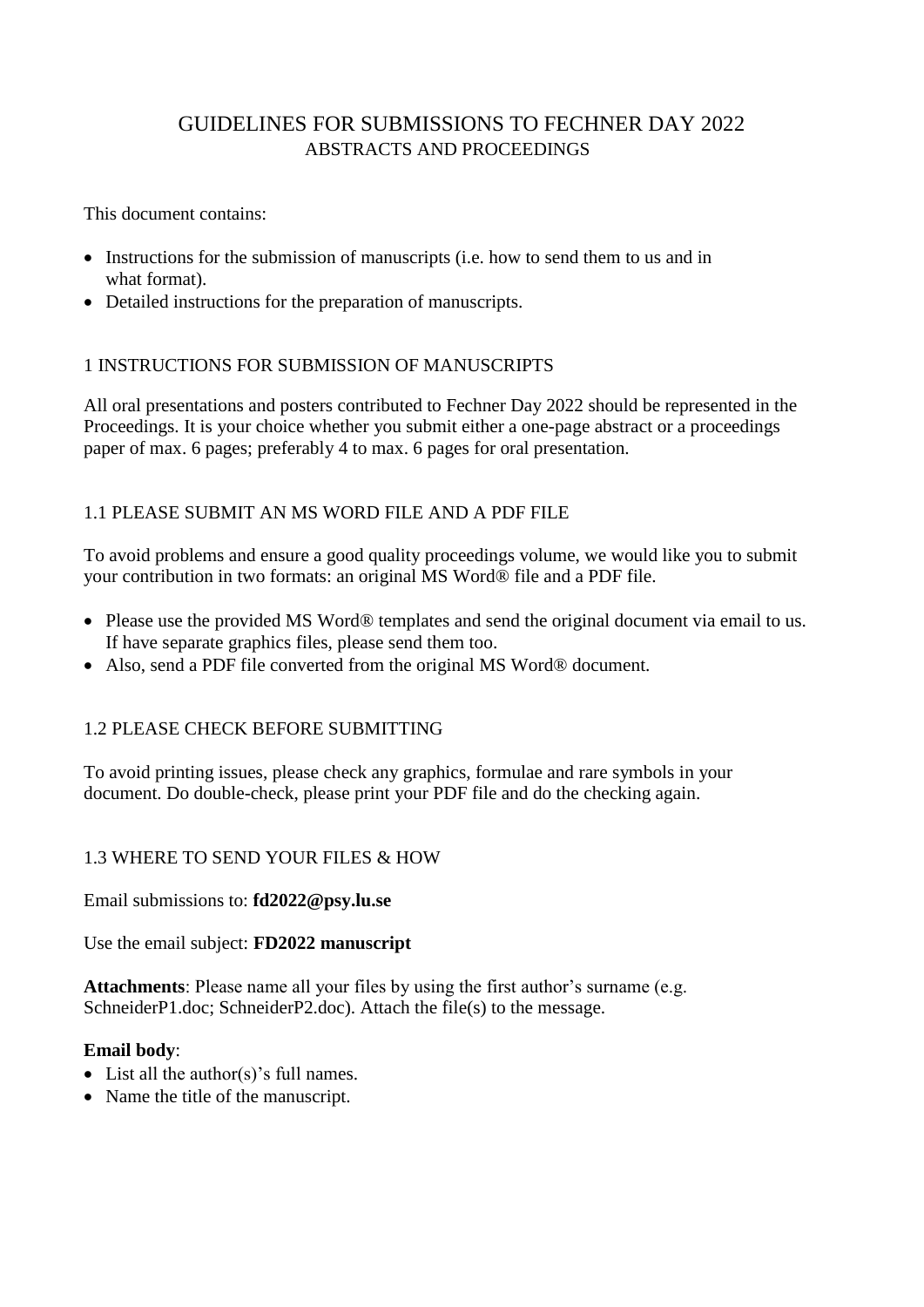### 2 AVAILABLE MS WORD® TEMPLATES 2.1 FOR ONE SIDE ABSTRACTS PLEASE USE:

#### Template\_AbstractStyle(with graphs).docx This is a template for an abstract including a figure and a table.

For an example of a manuscript with an abstract only, please refer to: Abstract\_Example(no graphs).docx

2.2 FOR ARTICLES WITH TWO TO SIX PAGES, PLEASE USE: Template\_ProceedingsStyle(with graphs).docx This is a template for a full proceedings paper with a figure and a table.

For an example of a full proceedings paper with four pages, please refer to: Proceedings\_Example(4 pages).docx

3 INSTRUCTIONS FOR THE PREPARATION OF MANUSCRIPTS IMPORTANT: Please note that the format follows that of proceedings from 2017 - 2019. The double column format used for 2020 and 2021 is not applicable.

# 3.1 GENERAL INSTRUCTIONS

**Language**: All manuscripts must be written in English.

**Mandatory Parts**: The following are mandatory parts for all manuscripts:

- Title:
- Name(s) of author(s);
- $\bullet$  Affiliation(s):
- Abstract.

**Length**: Please select either the abstract style within one page or the proceedings paper style within six pages.

a.) Abstract Style: If you chose the abstract style, you may include quotations of references, figures, and tables. Ensure not to exceed the one-page limit.

b.) Proceedings Paper Style: The total number of pages in a proceedings paper can be decided by the author with a limit of six pages. If you chose the proceedings style, the manuscript should be fully formatted and reference(s) should be also included. Ensure that all reference(s) are referred to in the text.

**Figures & Tables**: If included, provide caption(s) for all figure(s) and table(s). Ensure that all figure(s) and table(s) are referred to in the text. For more instructions, please refer to the 3.3 Style Guidelines.

3.2 INSTRUCTIONS FOR THE PAGE LAYOUT **Do not number pages.**

**Paper Size**: Please submit all manuscripts in A4 (21 cm x 29.7 cm / 8.27 inches x 11.69 inches).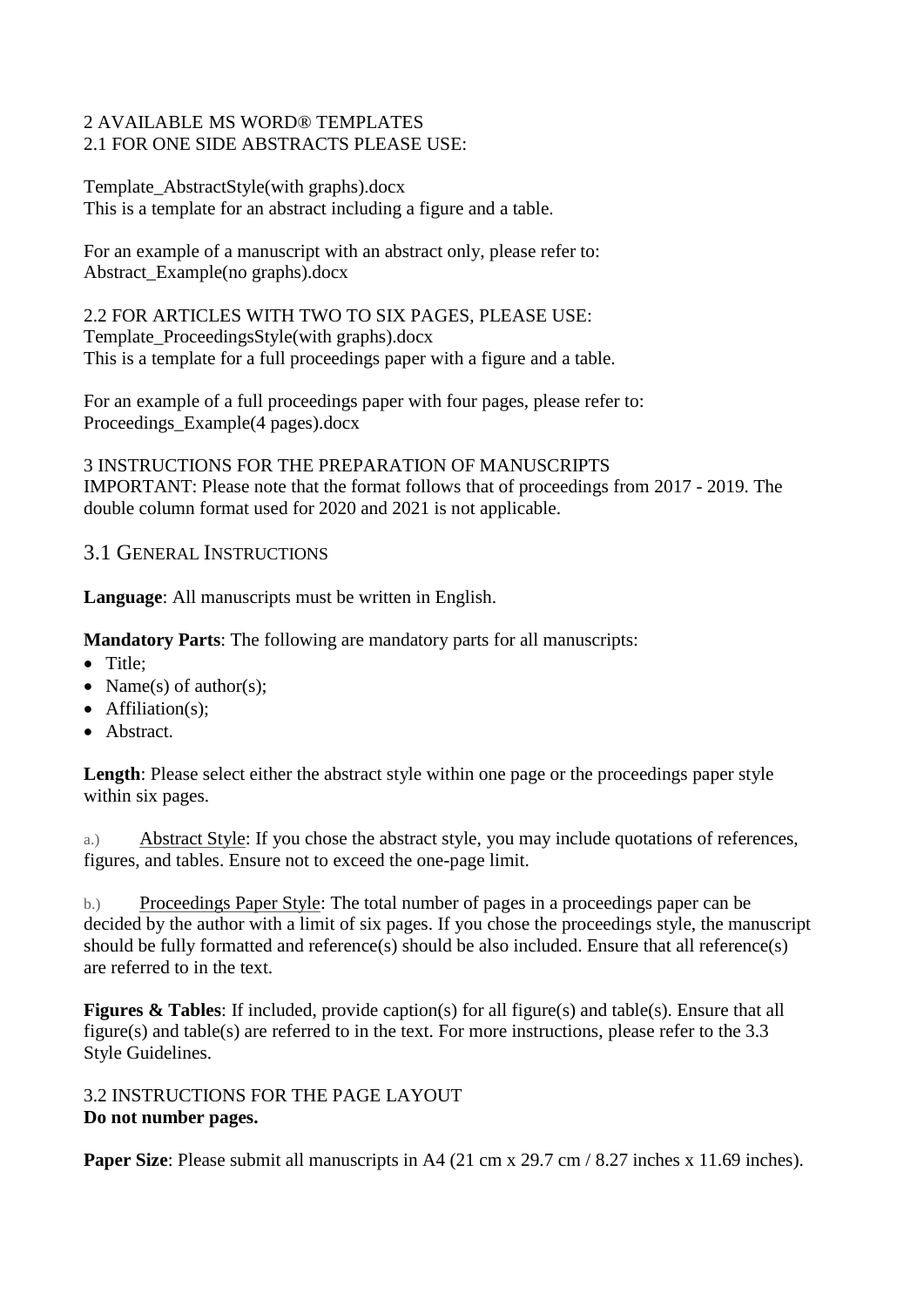**Margins**: Set margins to 2.5 cm (0.98 inches) on all sides so that the text area does not exceed the dimension 16 cm x 24.7 cm (6.3 inches x 9.7 inches).

**Font**: Use the font Times New Roman, size 12.

**Important Information for Graphs**: Do not use thin lines or small fonts in graphs for they may be reduced in size in the proceedings. If you use any font other than Times New Roman (e.g., in tables or diagrams), please list the fonts used in your covering email or, alternatively, embed all fonts when making your PDF.

**Spacing**: Use single-spacing. For uniformity of documents, justify left and right edges. Please only leave a single space after a full stop (period), not two.

**Paragraphs**: Please indent the first line of paragraphs 1 cm (0.394 inches) and do not leave a blank line between paragraphs. Do not indent the first paragraph of any new section.

#### 3.3 STYLE GUIDELINES

**Title**: The title should be in capital letters (font size 12), bold type, centred at the top of the first page, and one line below the top margin.

**Authors, Affiliations & Email Addresses**: Type name of the author(s) in upper and lowercase letters, centred one line below the title.

Centre the affiliation(s) and email address(es) on the next line(s) using italics.

**Abstract**: Place abstract heading centred and two lines below the affiliation of the last author. The text of the abstract should begin one line below the heading and be italicised.

If you choose the abstract style for your manuscript, please do not italicise the abstract and use no abstract heading. For an example, please refer to the template. 'Abstract\_Example(no graphs).docx'.

**Headings**: Headings should be centred on the page written in bold type. Main headings should be preceded by one line, except for the abstract heading, and followed by one line.

Side headings should be preceded by one line and followed by one line. Use plain italic typeface for side headings and place them to the left.

**Main Text**: Start the main text two lines below the abstract.

**References**: The References heading should be treated as a main heading according to the typing instructions above. References to unpublished material are not allowed.

**Tables & Figures**: Tables and figures should be placed at the top of the page or at the bottom of the page.

Table titles should be placed above the table. Start the text two lines below the table.